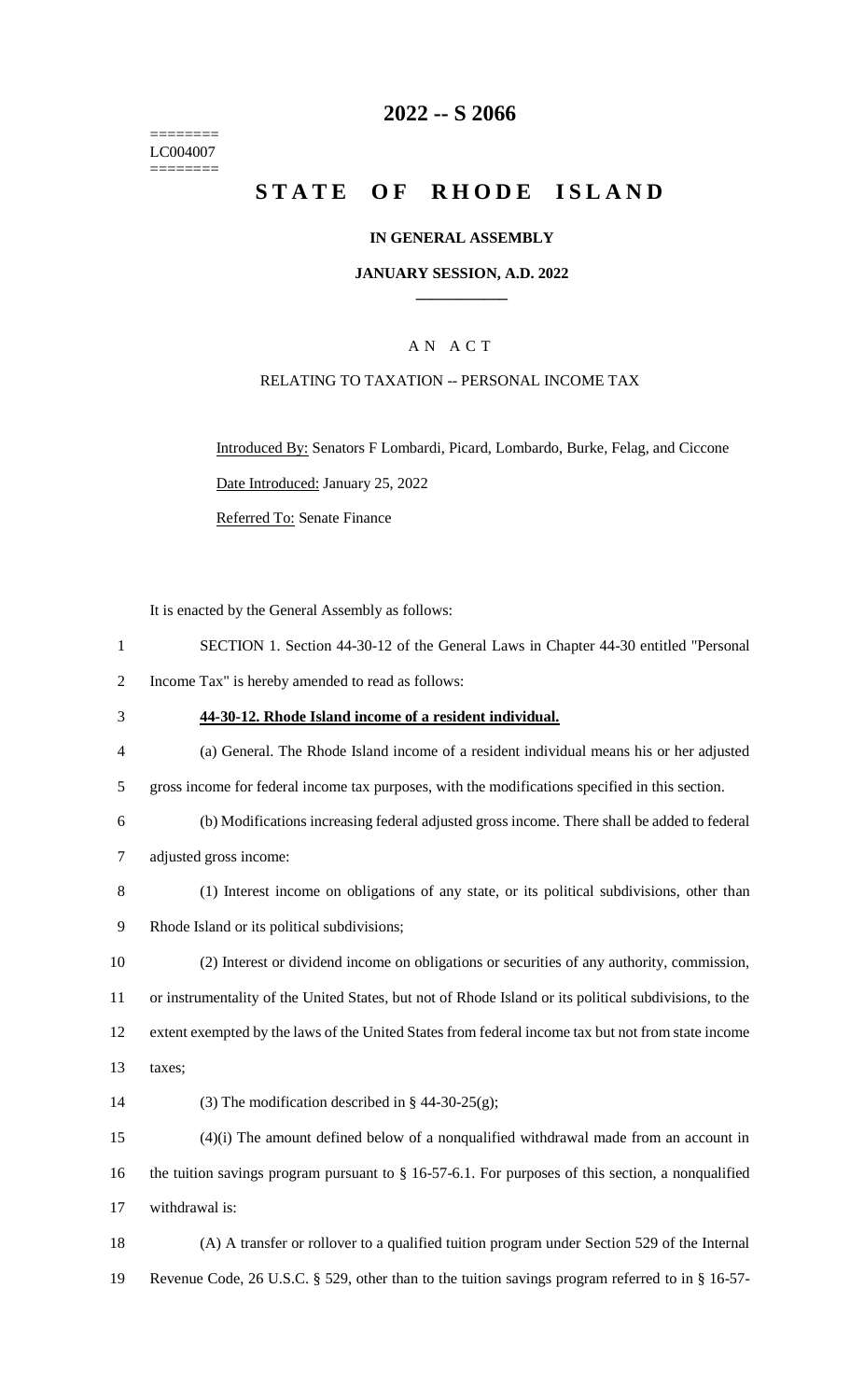6.1; and

 (B) A withdrawal or distribution that is: (I) Not applied on a timely basis to pay "qualified higher education expenses" as defined in § 16-57-3(12) of the beneficiary of the account from which the withdrawal is made; (II) Not made for a reason referred to in § 16-57-6.1(e); or (III) Not made in other circumstances for which an exclusion from tax made applicable by Section 529 of the Internal Revenue Code, 26 U.S.C. § 529, pertains if the transfer, rollover, withdrawal, or distribution is made within two (2) taxable years following the taxable year for which a contributions modification pursuant to subsection (c)(4) of this section is taken based on contributions to any tuition savings program account by the person who is the participant of the account at the time of the contribution, whether or not the person is the participant of the account at the time of the transfer, rollover, withdrawal or distribution; 13 (ii) In the event of a nonqualified withdrawal under subsection  $(b)(4)(i)(A)$  or  $(b)(4)(i)(B)$  of this section, there shall be added to the federal adjusted gross income of that person for the taxable year of the withdrawal an amount equal to the lesser of: (A) The amount equal to the nonqualified withdrawal reduced by the sum of any administrative fee or penalty imposed under the tuition savings program in connection with the nonqualified withdrawal plus the earnings portion thereof, if any, includible in computing the person's federal adjusted gross income for the taxable year; and (B) The amount of the person's contribution modification pursuant to subsection (c)(4) of this section for the person's taxable year of the withdrawal and the two (2) prior taxable years less the amount of any nonqualified withdrawal for the two (2) prior taxable years included in computing the person's Rhode Island income by application of this subsection for those years. Any amount added to federal adjusted gross income pursuant to this subdivision shall constitute Rhode Island income for residents, nonresidents and part-year residents; 26 (5) The modification described in  $\S$  44-30-25.1(d)(3)(i); (6) The amount equal to any unemployment compensation received but not included in federal adjusted gross income; (7) The amount equal to the deduction allowed for sales tax paid for a purchase of a 30 qualified motor vehicle as defined by the Internal Revenue Code  $\S$  164(a)(6); and (8) For any taxable year beginning on or after January 1, 2020, the amount of any Paycheck Protection Program loan forgiven for federal income tax purposes as authorized by the Coronavirus Aid, Relief, and Economic Security Act and/or the Consolidated Appropriations Act, 2021 and/or any other subsequent federal stimulus relief packages enacted by law, to the extent that the amount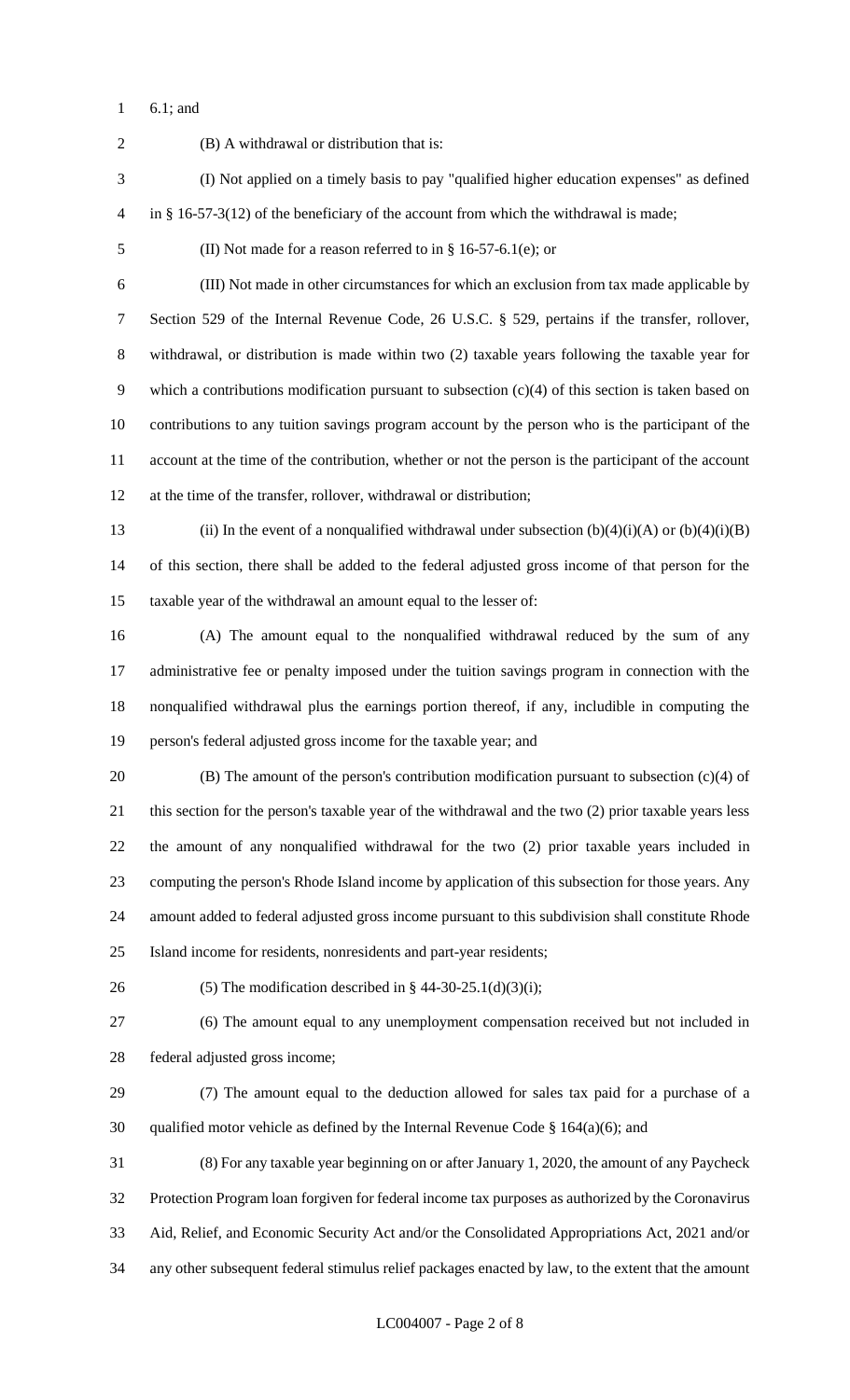of the loan forgiven exceeds \$250,000, including an individual's distributive share of the amount of a pass-through entity's loan forgiveness in excess of \$250,000.

 (c) Modifications reducing federal adjusted gross income. There shall be subtracted from federal adjusted gross income:

 (1) Any interest income on obligations of the United States and its possessions to the extent includible in gross income for federal income tax purposes, and any interest or dividend income on obligations, or securities of any authority, commission, or instrumentality of the United States to the extent includible in gross income for federal income tax purposes but exempt from state income taxes under the laws of the United States; provided, that the amount to be subtracted shall in any case be reduced by any interest on indebtedness incurred or continued to purchase or carry obligations or securities the income of which is exempt from Rhode Island personal income tax, to the extent the interest has been deducted in determining federal adjusted gross income or taxable income;

(2) A modification described in § 44-30-25(f) or § 44-30-1.1(c)(1);

 (3) The amount of any withdrawal or distribution from the "tuition savings program" referred to in § 16-57-6.1 that is included in federal adjusted gross income, other than a withdrawal or distribution or portion of a withdrawal or distribution that is a nonqualified withdrawal;

 (4) Contributions made to an account under the tuition savings program, including the "contributions carryover" pursuant to subsection (c)(4)(iv) of this section, if any, subject to the following limitations, restrictions and qualifications:

 (i) The aggregate subtraction pursuant to this subdivision for any taxable year of the taxpayer shall not exceed five hundred dollars (\$500) or one thousand dollars (\$1,000) if a joint return;

(ii) The following shall not be considered contributions:

 (A) Contributions made by any person to an account who is not a participant of the account at the time the contribution is made;

 (B) Transfers or rollovers to an account from any other tuition savings program account or from any other "qualified tuition program" under section 529 of the Internal Revenue Code, 26 U.S.C. § 529; or

(C) A change of the beneficiary of the account;

 (iii) The subtraction pursuant to this subdivision shall not reduce the taxpayer's federal adjusted gross income to less than zero (0);

 (iv) The contributions carryover to a taxable year for purpose of this subdivision is the excess, if any, of the total amount of contributions actually made by the taxpayer to the tuition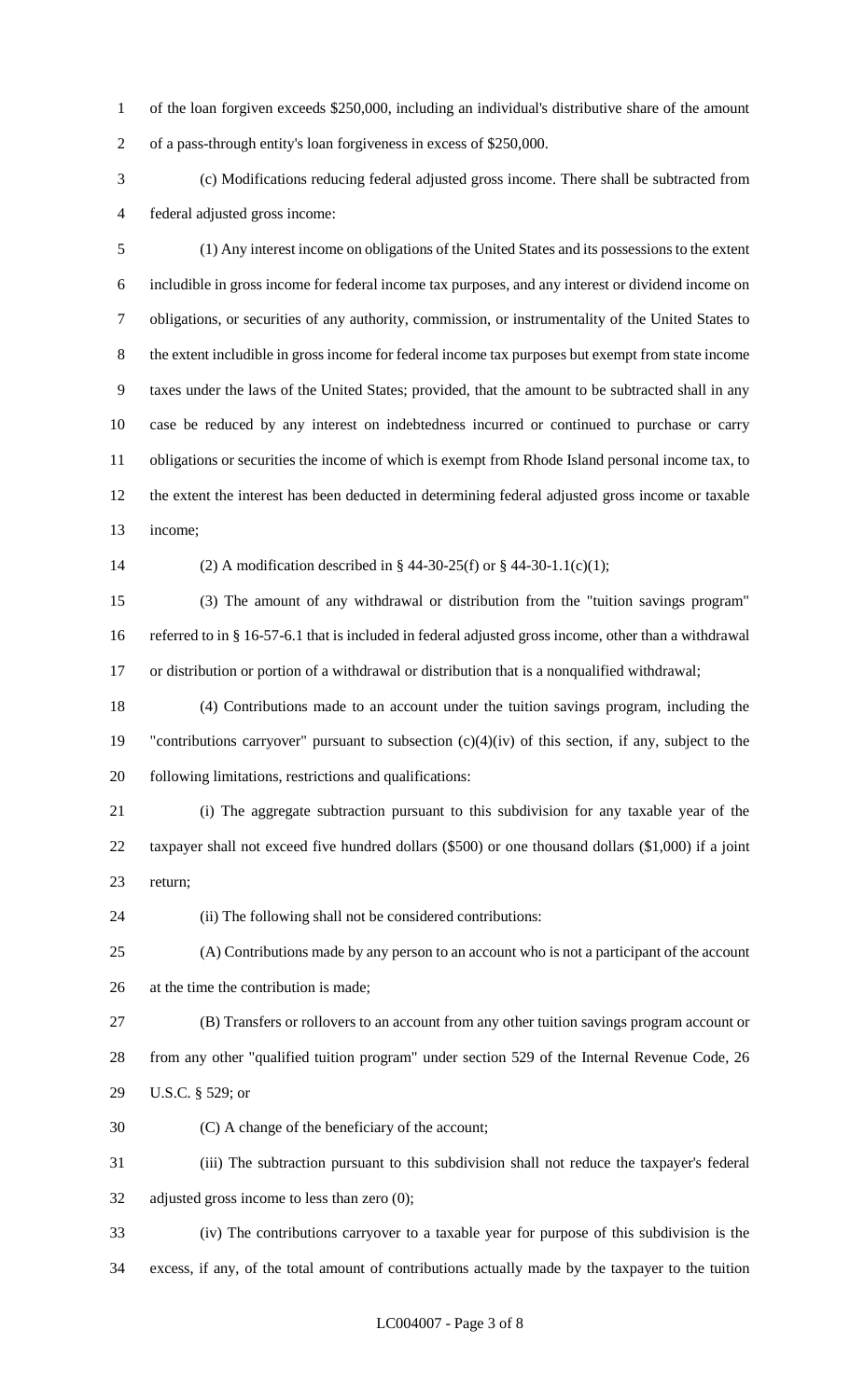- savings program for all preceding taxable years for which this subsection is effective over the sum
- of:
- (A) The total of the subtractions under this subdivision allowable to the taxpayer for all such preceding taxable years; and

 (B) That part of any remaining contribution carryover at the end of the taxable year which exceeds the amount of any nonqualified withdrawals during the year and the prior two (2) taxable years not included in the addition provided for in this subdivision for those years. Any such part shall be disregarded in computing the contributions carryover for any subsequent taxable year;

 (v) For any taxable year for which a contributions carryover is applicable, the taxpayer shall include a computation of the carryover with the taxpayer's Rhode Island personal income tax return for that year, and if for any taxable year on which the carryover is based the taxpayer filed a 12 joint Rhode Island personal income tax return but filed a return on a basis other than jointly for a subsequent taxable year, the computation shall reflect how the carryover is being allocated between the prior joint filers;

15 (5) The modification described in  $\S$  44-30-25.1(d)(1);

 (6) Amounts deemed taxable income to the taxpayer due to payment or provision of insurance benefits to a dependent, including a domestic partner pursuant to chapter 12 of title 36 or other coverage plan;

(7) Modification for organ transplantation.

 (i) An individual may subtract up to ten thousand dollars (\$10,000) from federal adjusted gross income if he or she, while living, donates one or more of his or her human organs to another human being for human organ transplantation, except that for purposes of this subsection, "human organ" means all or part of a liver, pancreas, kidney, intestine, lung, or bone marrow. A subtract modification that is claimed hereunder may be claimed in the taxable year in which the human organ transplantation occurs.

 (ii) An individual may claim that subtract modification hereunder only once, and the subtract modification may be claimed for only the following unreimbursed expenses that are incurred by the claimant and related to the claimant's organ donation:

(A) Travel expenses.

(B) Lodging expenses.

(C) Lost wages.

 (iii) The subtract modification hereunder may not be claimed by a part-time resident or a nonresident of this state;

(8) Modification for taxable Social Security income.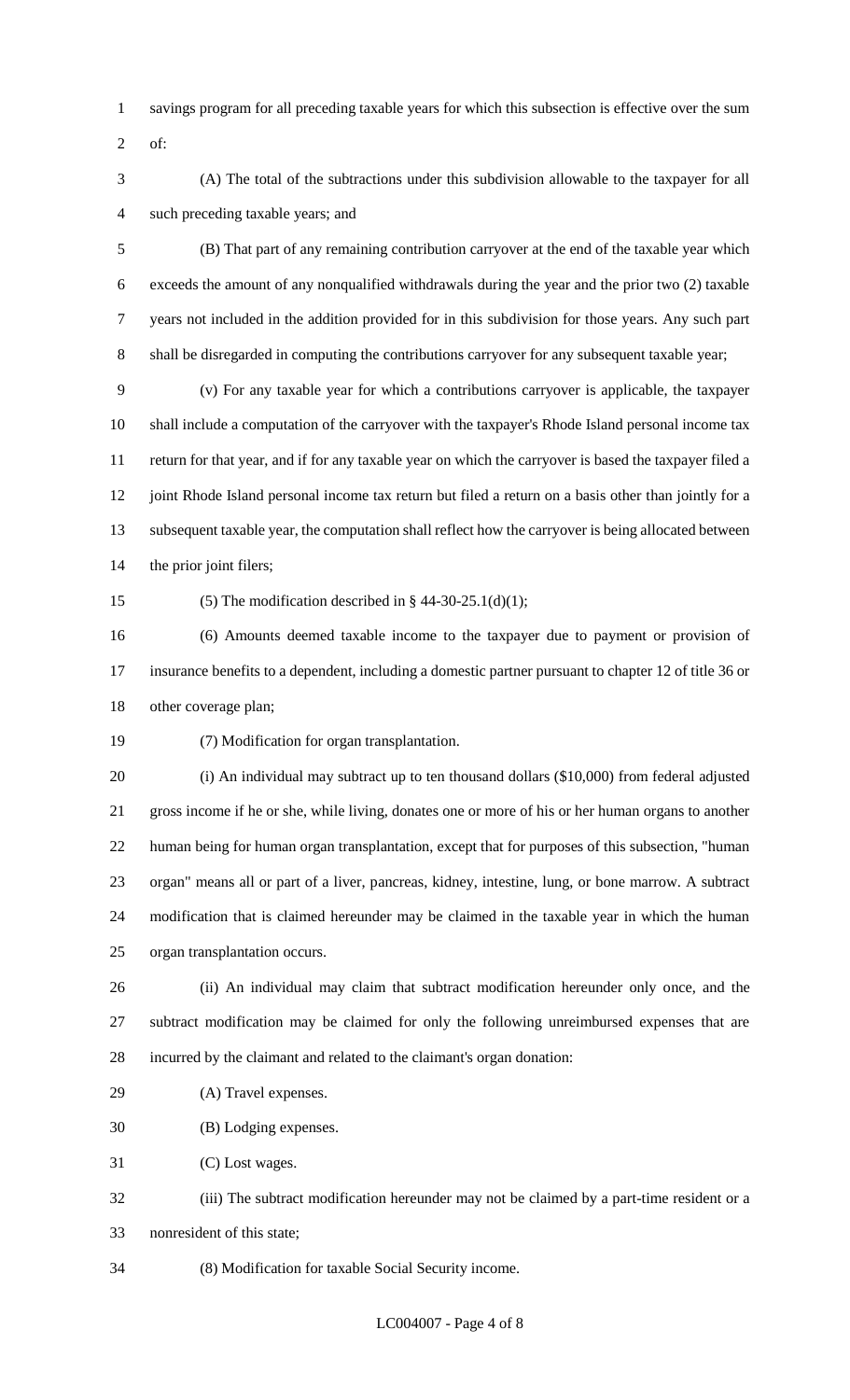(i) For tax years beginning on or after January 1, 2016:

 (A) For a person who has attained the age used for calculating full or unreduced social security retirement benefits who files a return as an unmarried individual, head of household, or married filing separate whose federal adjusted gross income for the taxable year is less than eighty thousand dollars (\$80,000); or

 (B) A married individual filing jointly or individual filing qualifying widow(er) who has attained the age used for calculating full or unreduced social security retirement benefits whose joint federal adjusted gross income for the taxable year is less than one hundred thousand dollars (\$100,000), an amount equal to the social security benefits includible in federal adjusted gross income.

 (ii) Adjustment for inflation. The dollar amount contained in subsections (c)(8)(i)(A) and (c)(8)(i)(B) of this section shall be increased annually by an amount equal to:

13 (A) Such dollar amount contained in subsections  $(c)(8)(i)(A)$  and  $(c)(8)(i)(B)$  of this section adjusted for inflation using a base tax year of 2000, multiplied by;

(B) The cost-of-living adjustment with a base year of 2000.

 (iii) For the purposes of this section the cost-of-living adjustment for any calendar year is 17 the percentage (if any) by which the consumer price index for the preceding calendar year exceeds the consumer price index for the base year. The consumer price index for any calendar year is the average of the consumer price index as of the close of the twelve-month (12) period ending on August 31, of such calendar year.

 (iv) For the purpose of this section the term "consumer price index" means the last consumer price index for all urban consumers published by the department of labor. For the purpose of this section the revision of the consumer price index which is most consistent with the consumer price index for calendar year 1986 shall be used.

 (v) If any increase determined under this section is not a multiple of fifty dollars (\$50.00), such increase shall be rounded to the next lower multiple of fifty dollars (\$50.00). In the case of a married individual filing separate return, if any increase determined under this section is not a multiple of twenty-five dollars (\$25.00), such increase shall be rounded to the next lower multiple of twenty-five dollars (\$25.00);

 (9) Modification for up to fifteen thousand dollars (\$15,000) of taxable retirement income from certain pension plans or annuities.

 (i) For tax years beginning on or after January 1, 2017, a modification shall be allowed for up to fifteen thousand dollars (\$15,000) of taxable pension and/or annuity income that is included in federal adjusted gross income for the taxable year: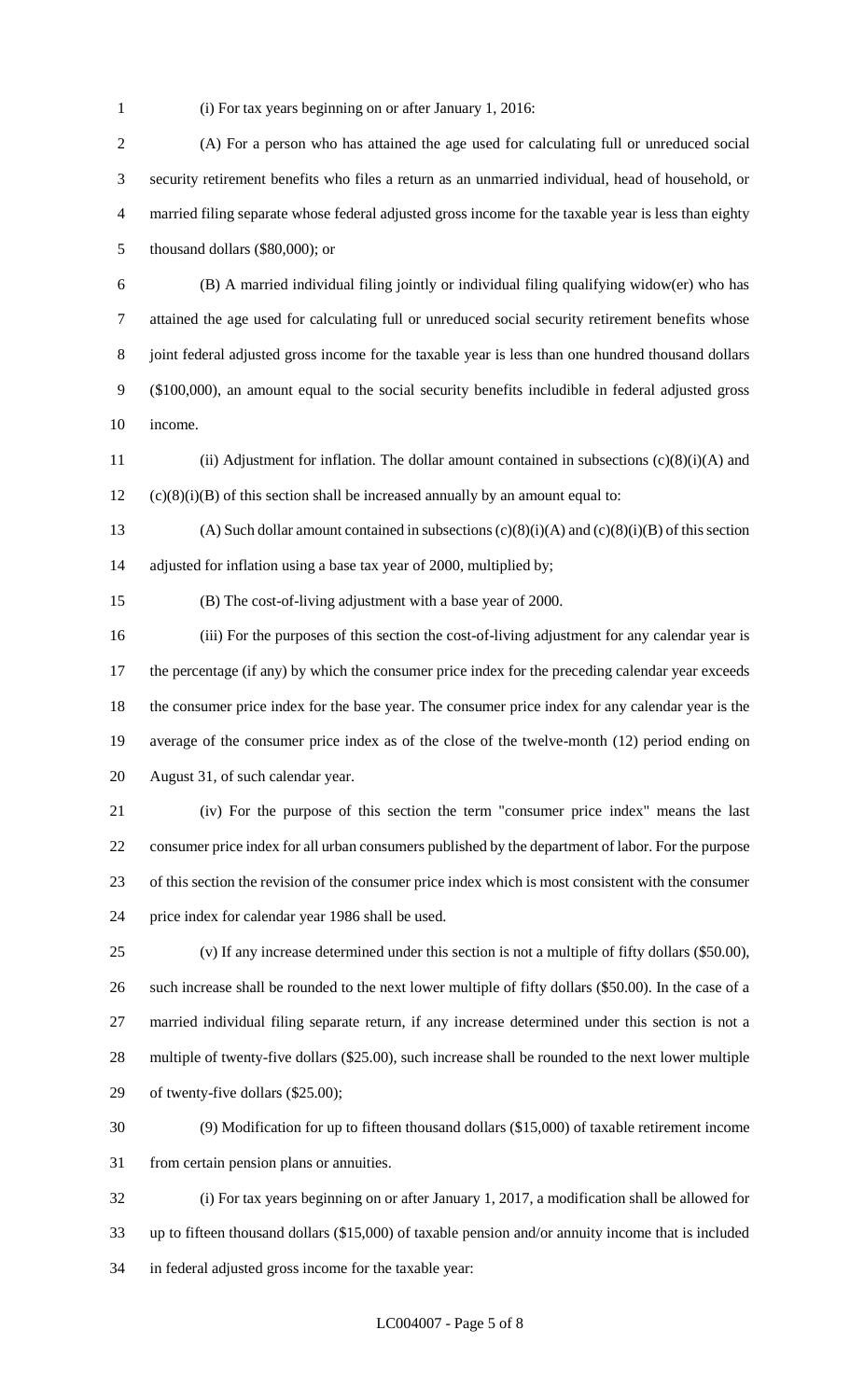(A) For a person who has attained the age used for calculating full or unreduced social security retirement benefits who files a return as an unmarried individual, head of household, or married filing separate whose federal adjusted gross income for such taxable year is less than the 4 amount used for the modification contained in subsection  $(c)(8)(i)(A)$  of this section an amount not to exceed \$15,000 of taxable pension and/or annuity income includible in federal adjusted gross income; or

 (B) For a married individual filing jointly or individual filing qualifying widow(er) who has attained the age used for calculating full or unreduced social security retirement benefits whose joint federal adjusted gross income for such taxable year is less than the amount used for the 10 modification contained in subsection (c)(8)(i)(B) of this section an amount not to exceed \$15,000 of taxable pension and/or annuity income includible in federal adjusted gross income.

 (ii) Adjustment for inflation. The dollar amount contained by reference in subsections 13 (c)(9)(i)(A) and (c)(9)(i)(B) of this section shall be increased annually for tax years beginning on or after January 1, 2018, by an amount equal to:

15 (A) Such dollar amount contained by reference in subsections  $(c)(9)(i)(A)$  and  $(c)(9)(i)(B)$ 16 of this section adjusted for inflation using a base tax year of 2000, multiplied by;

(B) The cost-of-living adjustment with a base year of 2000.

 (iii) For the purposes of this section, the cost-of-living adjustment for any calendar year is the percentage (if any) by which the consumer price index for the preceding calendar year exceeds the consumer price index for the base year. The consumer price index for any calendar year is the average of the consumer price index as of the close of the twelve-month (12) period ending on August 31, of such calendar year.

 (iv) For the purpose of this section, the term "consumer price index" means the last consumer price index for all urban consumers published by the department of labor. For the purpose of this section, the revision of the consumer price index which is most consistent with the consumer price index for calendar year 1986 shall be used.

 (v) If any increase determined under this section is not a multiple of fifty dollars (\$50.00), such increase shall be rounded to the next lower multiple of fifty dollars (\$50.00). In the case of a married individual filing a separate return, if any increase determined under this section is not a multiple of twenty-five dollars (\$25.00), such increase shall be rounded to the next lower multiple of twenty-five dollars (\$25.00); and

 (10) Modification for Rhode Island investment in opportunity zones. For purposes of a taxpayer's state tax liability, in the case of any investment in a Rhode Island opportunity zone by the taxpayer for at least seven (7) years, a modification to income shall be allowed for the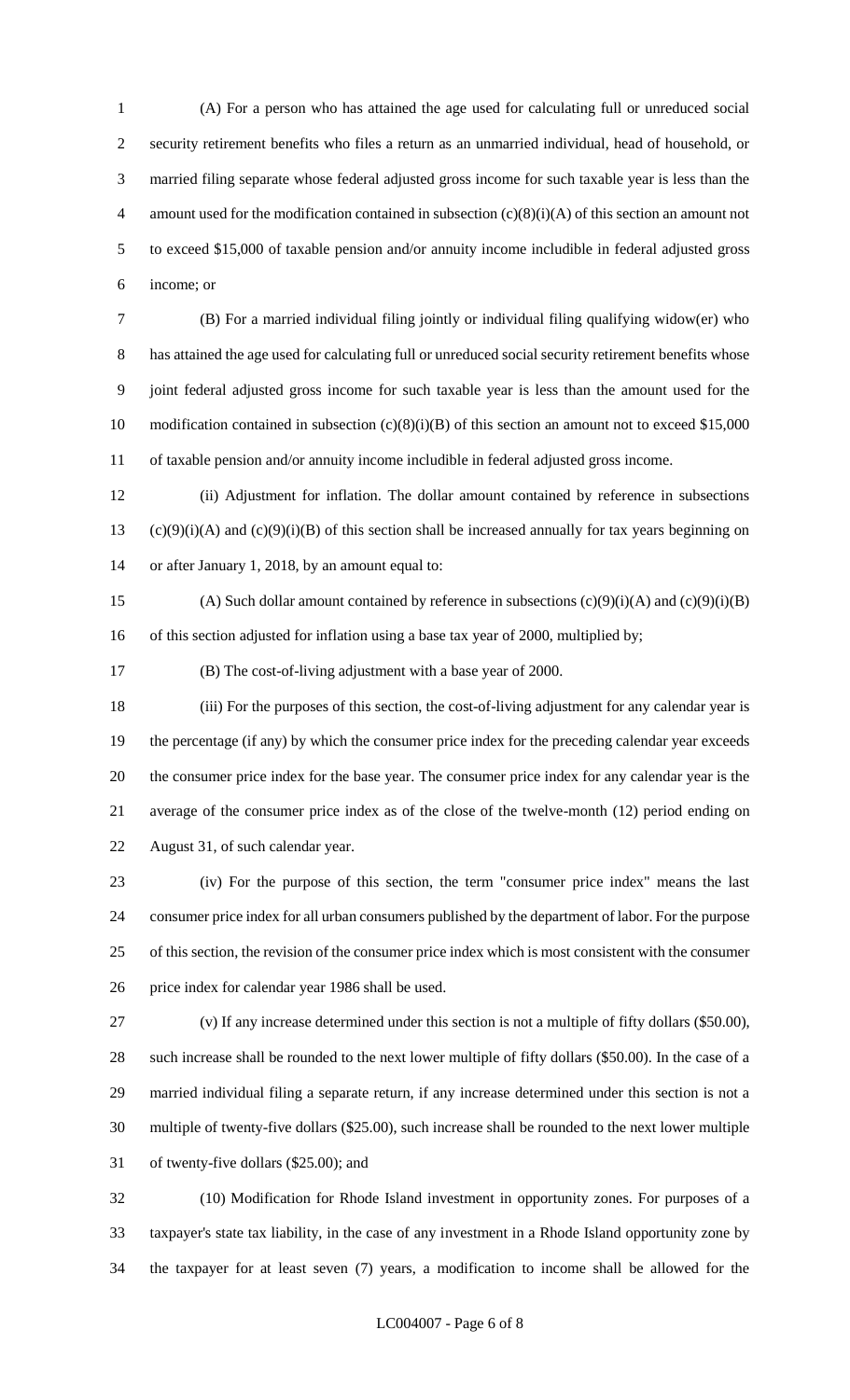incremental difference between the benefit allowed under 26 U.S.C. § 1400Z-2(b)(2)(B)(iv) and the federal benefit allowed under 26 U.S.C. § 1400Z-2(c).

 (11) Modification for military pensions. An individual may subtract from federal adjusted gross income all military retirement income, including retirement income from the regular armed forces, reserves, and national guard, paid by the United States or by this state, for tax years commencing on or after January 1, 2023, including any survivorship annuities. (d) Modification for Rhode Island fiduciary adjustment. There shall be added to, or subtracted from, federal adjusted gross income (as the case may be) the taxpayer's share, as beneficiary of an estate or trust, of the Rhode Island fiduciary adjustment determined under § 44- 30-17.

 (e) Partners. The amounts of modifications required to be made under this section by a partner, which relate to items of income or deduction of a partnership, shall be determined under § 44-30-15.

SECTION 2. This act shall take effect upon passage.

======== LC004007 ========